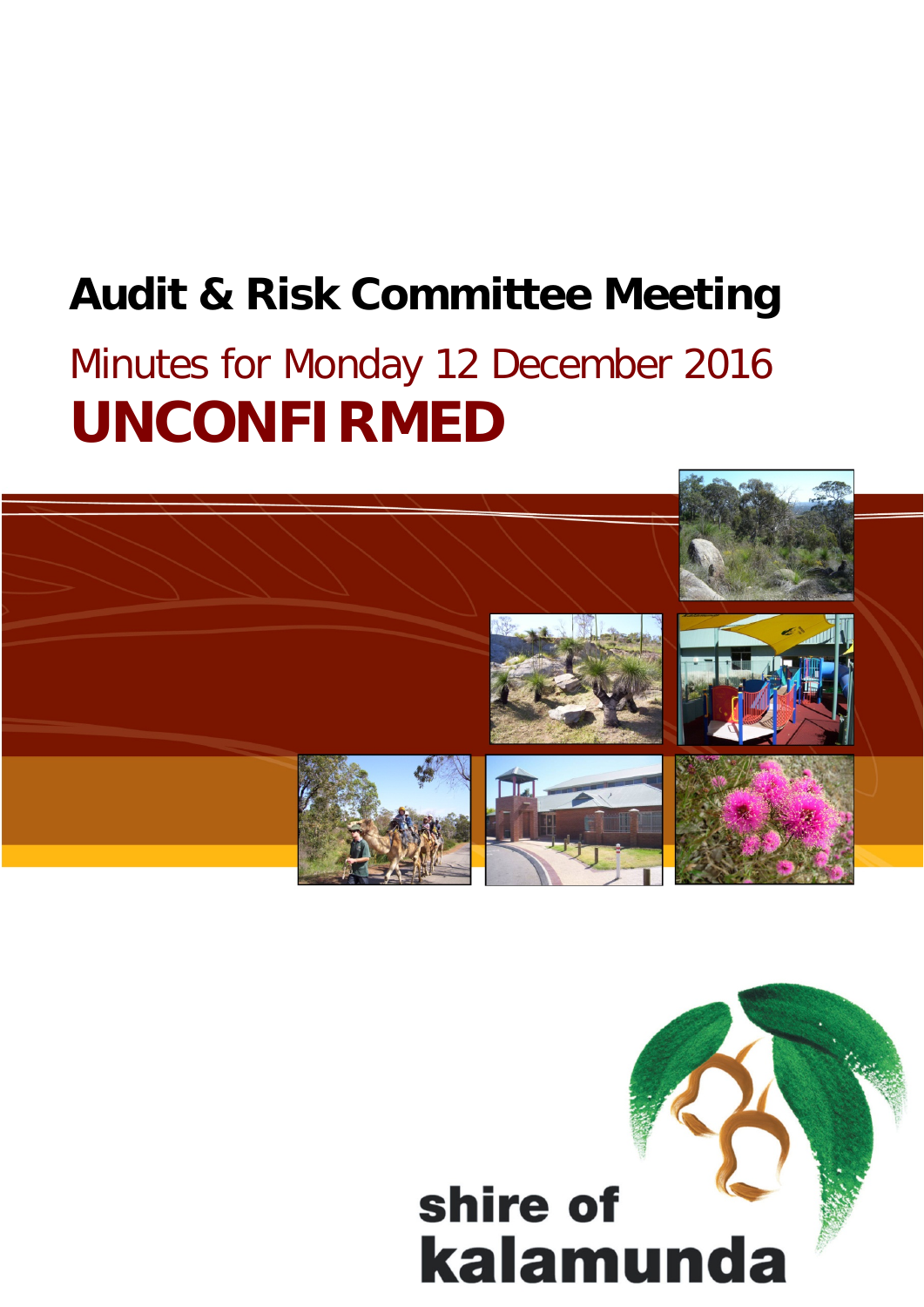## **INDEX**

| 1.0  |                                                                    |  |
|------|--------------------------------------------------------------------|--|
| 2.0  | ATTENDANCE, APOLOGIES AND LEAVE OF ABSENCE PREVIOUSLY APPROVED3    |  |
| 3.0  |                                                                    |  |
| 4.0  |                                                                    |  |
| 5.0  |                                                                    |  |
| 6.0  |                                                                    |  |
| 7.0  |                                                                    |  |
| 8.0  |                                                                    |  |
|      | 08.                                                                |  |
| 9.0  | URGENT BUSINESS APPROVED BY THE PERSON PRESIDING OR BY DECISION 10 |  |
| 10.0 |                                                                    |  |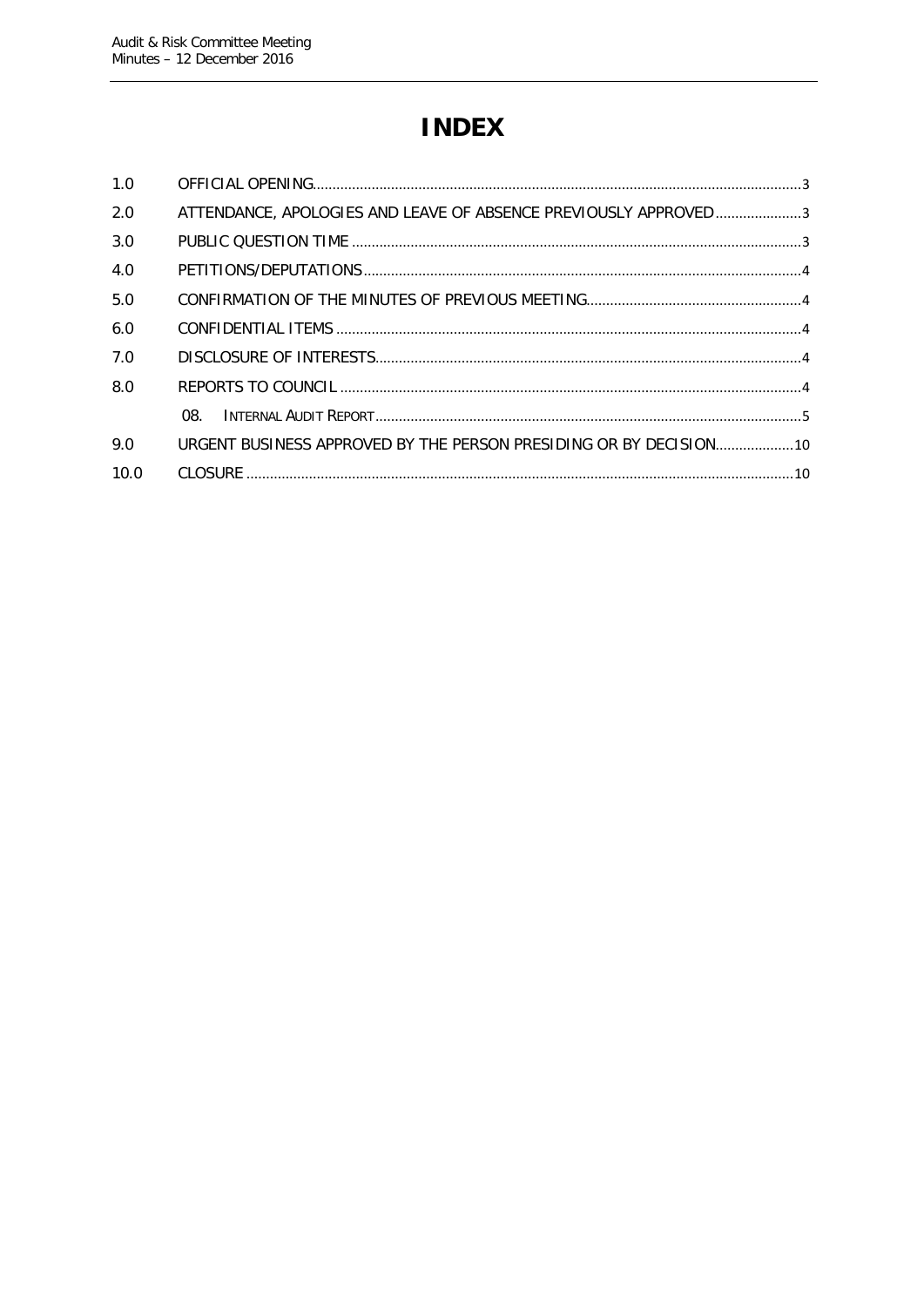### **MINUTES**

#### <span id="page-2-0"></span>**1.0 OFFICIAL OPENING**

The Deputy Presiding Member opened the meeting at 8.21pm and welcomed Councillors and Staff.

#### <span id="page-2-1"></span>**2.0 ATTENDANCE, APOLOGIES AND LEAVE OF ABSENCE PREVIOUSLY APPROVED**

#### 2.1 **Attendance**

#### **Councillors**

Sara Lohmeyer North West Ward North West Ward Sue Bilich North Ward Tracy Destree (Deputy Presiding Member)North Ward Simon Di Rosso North Ward North Ward North Ward North Ward North Ward North Ward North Ward North Ward North Ward North Ward North Ward North North National Action North National Action North National Action North National Michael Fernie South East Ward John Giardina South East Ward South East Ward Geoff Stallard South East Ward Allan Morton South West Ward Brooke O'Donnell South West Ward Noreen Townsend South West Ward

#### **Members of Staff**

| Rhonda Hardy         | <b>Chief Executive Officer</b>                |
|----------------------|-----------------------------------------------|
| Natalie Martin Goode | <b>Director Development Services</b>          |
| Dennis Blair         | <b>Director Asset Services</b>                |
| Gary Ticehurst       | Director Corporate & Community Services       |
| Darrell Forrest      | Manager Governance, Strategy & Legal Services |
| Carrie Parsons       | Manager Customer & Public Relations           |
| Sara Slavin          | <b>Council Support Officer</b>                |
|                      |                                               |

#### 2.2 **Apologies**

**Councillors**

Andrew Waddell JP (Shire President) North West Ward Dylan O'Connor (Presiding Member) North West Ward

#### **Members of Staff** Nil.

2.3 **Leave of Absence Previously Approved Nil.** 

#### <span id="page-2-2"></span>**3.0 PUBLIC QUESTION TIME**

A period of not less than 15 minutes is provided to allow questions from the gallery on matters relating to the functions of Council. For the purposes of Minuting, these questions and answers will be summarised.

3.1 Nil.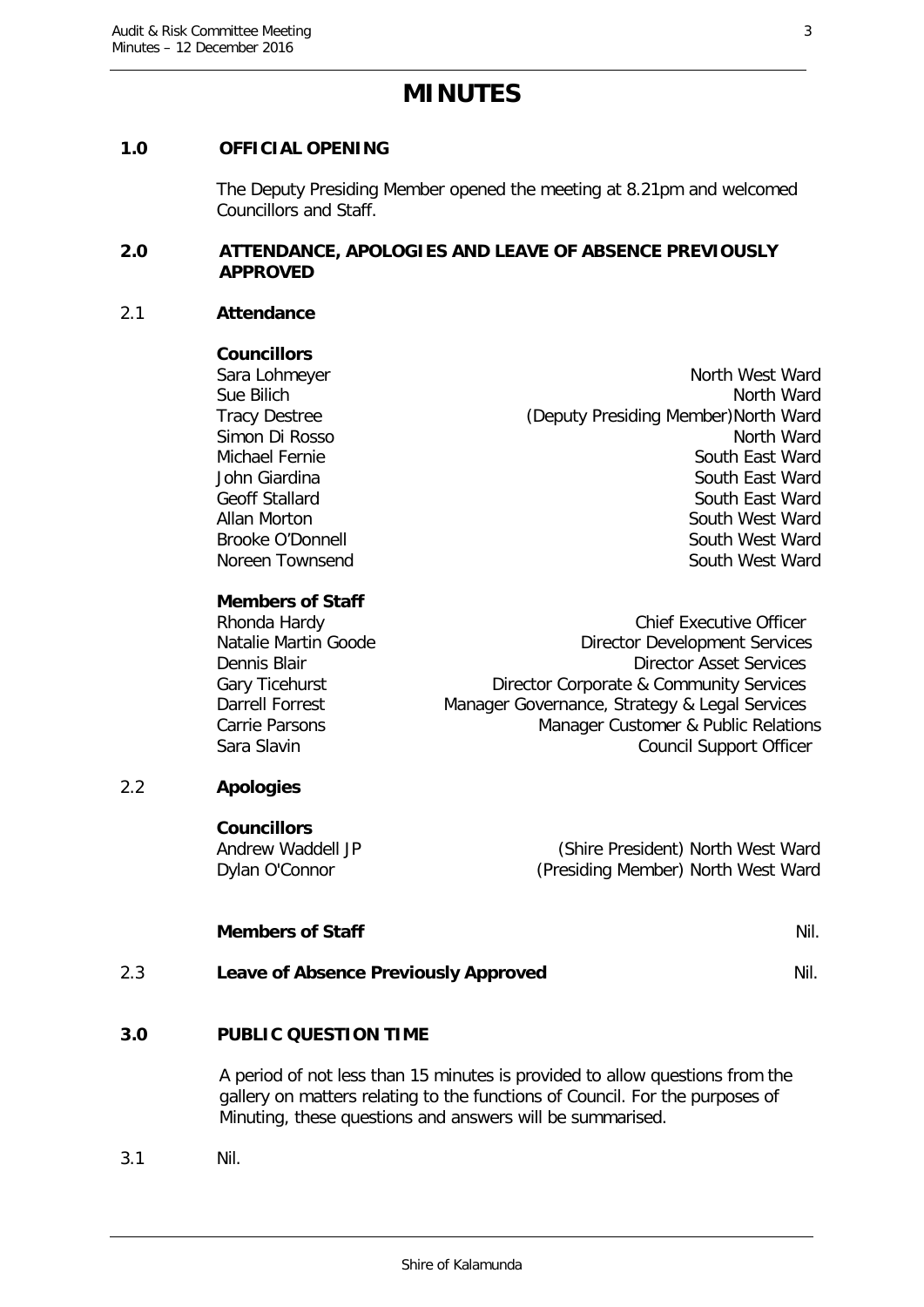#### <span id="page-3-0"></span>**4.0 PETITIONS/DEPUTATIONS**

4.1 Nil.

#### <span id="page-3-1"></span>**5.0 CONFIRMATION OF THE MINUTES OF PREVIOUS MEETING**

5.1 That the Minutes of the Audit & Risk Committee Meeting held on 31 October 2016, as published and circulated, are confirmed as a true and accurate record of the proceedings.

Moved: **Cr Michael Fernie**

Seconded: **Cr John Giardina**

Vote: **CARRIED UNANIMOUSLY (10/0)**

- <span id="page-3-2"></span>**6.0 CONFIDENTIAL ITEMS**
- 6.1 Nil.

#### <span id="page-3-3"></span>**7.0 DISCLOSURE OF INTERESTS**

#### 7.1 **Disclosure of Financial and Proximity Interests**

- a. Members must disclose the nature of their interest in matters to be discussed at the meeting. (Section 5.65 of the Local Government Act 1995.)
- b. Employees must disclose the nature of their interest in reports or advice when giving the report or advice to the meeting. (Section 5.70 of the Local Government Act 1995.)
- 7.1.1 Nil.

#### 7.2 **Disclosure of Interest Affecting Impartiality**

- a. Members and staff must disclose their interest in matters to be discussed at the meeting in respect of which the member or employee had given or will give advice.
- 7.2.1 Nil.

#### <span id="page-3-4"></span>**8.0 REPORTS TO COUNCIL**

Please Note: declaration of financial/conflict of interests to be recorded prior to dealing with each item.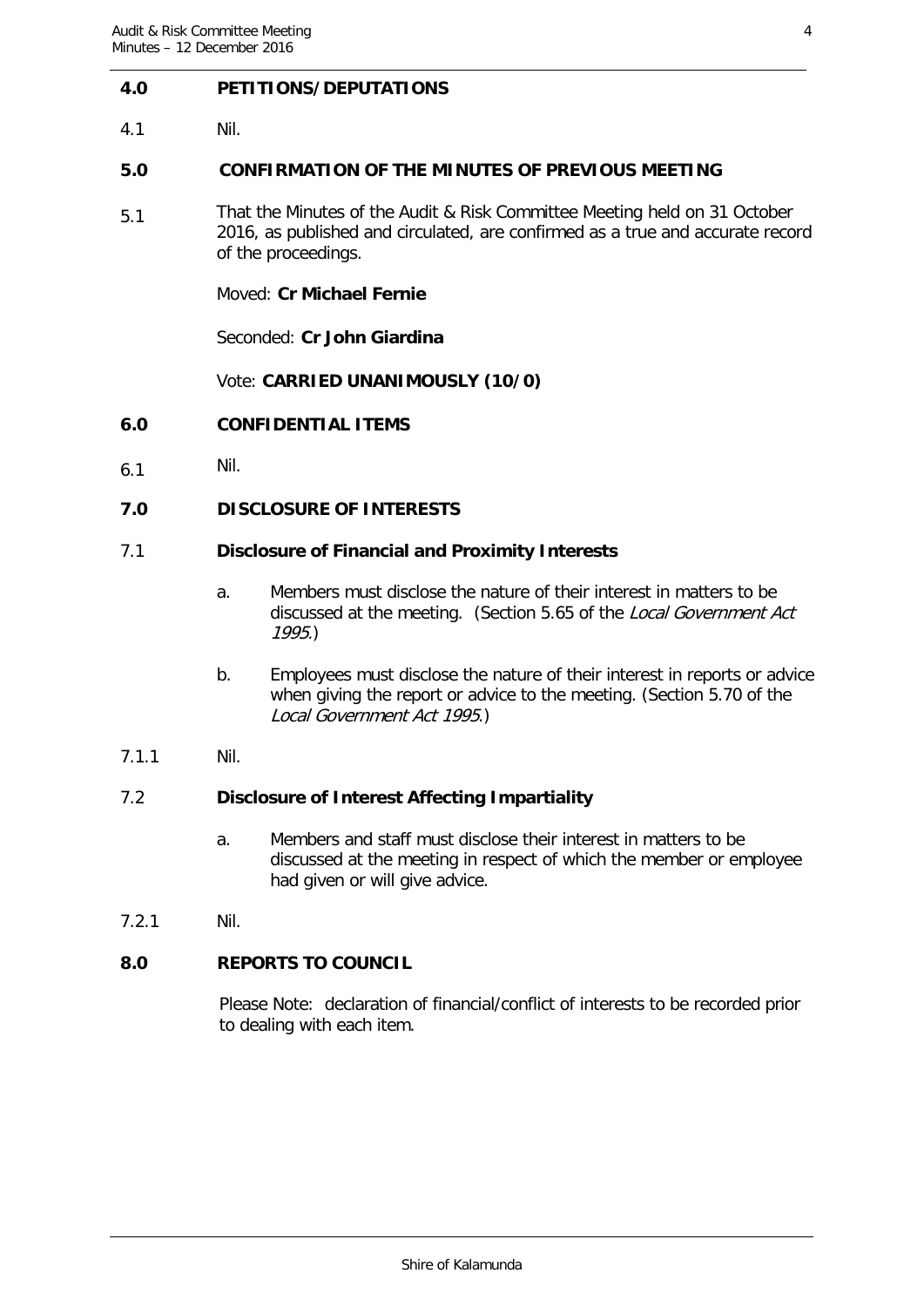#### **Declaration of financial / conflict of interests to be recorded prior to dealing with each item.**

#### <span id="page-4-0"></span>**08. Internal Audit Report**

| Previous Items              | OCM 185/2016                              |
|-----------------------------|-------------------------------------------|
| Responsible Officer         | Director Corporate and Community Services |
| Service Area                | <b>Internal Audit</b>                     |
| File Reference<br>Applicant | Nil                                       |
| Owner                       | Nil                                       |
| Attachment 1                | Internal Audit Plan                       |
| Attachment 2                | Internal Audit Report - template          |

#### **PURPOSE**

- 1. To endorse the Internal Audit Plan (Attachment 1).
- 2. To endorse the Internal Audit Report Template (Attachment 2).

#### **BACKGROUND**

- 3. The Audit and Risk Committee requested that the Shire's Internal Audit Plan be brought to Council (A&R 31 October 2016). The updated Internal Audit Plan outlines the work completed during 2016/17 and the scheduled audit works from 2016/17 through to 2019/20.
- 4. The Local Government Audit Regulations 1996 requires the Chief Executive Officer (CEO) to carry out a biennial review of legislative compliance, internal control and risk management, presenting the results of the review to the Audit and Risk Committee for their consideration. The Internal Audit Plan outlines the audit program including, key controls, risk management and financial management that will be reviewed.
- 5. The Audit and Risk Committee requested that the Internal Audit Report structure be reviewed to provide better more informative information (A&R 31 October 2016). The revised Internal Audit Report is submitted for Council endorsement.

#### **DETAILS**

6. The Shire of Kalamunda (Shire) is required by legislation to conduct a financial management review four yearly focusing on evaluation of procedures, key controls, assessment of risk and a review of systems. In addition, the Shire is required to conduct a Risk Management Review two yearly assessing legislative compliance, internal control and risk management. The Financial Management and Risk Management Review form the basis of the Internal Audit Plan for the period 2016/17 to 2019/20. The Internal Audit Plan is reviewed annually and presented to the Audit and Risk Committee for their endorsement.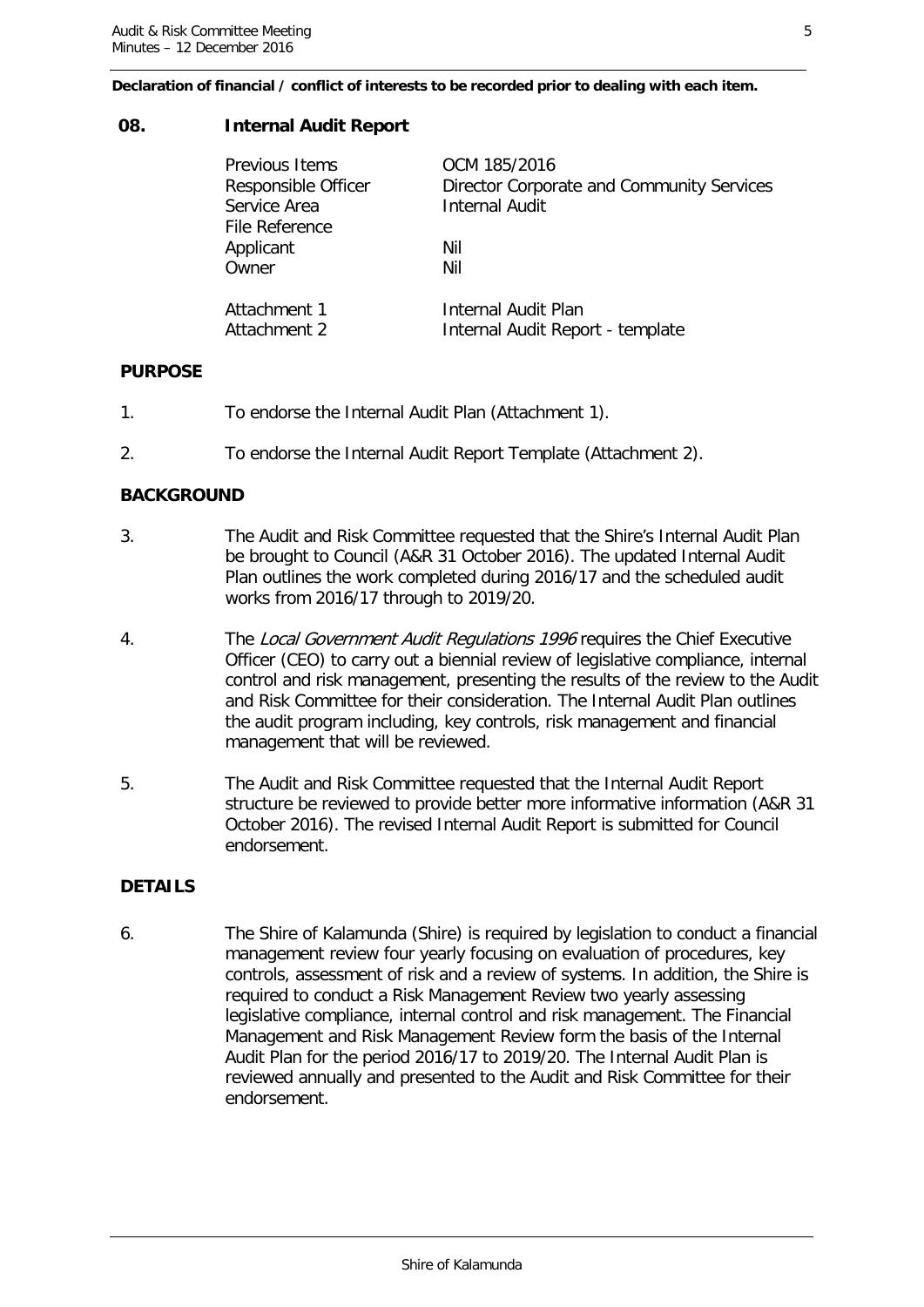7. Audit findings from the Financial Management and Risk Management Review are recorded in an Audit Log together with management responses and implementation dates. The Audit Log is reviewed by management and is presented to the Audit and Risk Committee on an annual basis.

8. The Internal Audit Report Template (Attachment 2) has been revised to provide more informative information regarding audit findings. The template has been aligned to the audit reporting carried out by the Shire's external auditors. The template identifies the:

- Audit focus
- Classification
- Financial value (where appropriate)
- Management judgement applicable where a management assessment is carried involving assumptions, estimates
- Outstanding matters from previous audit reviews
- Details of the audit risk
- Details of the audit procedures carried out
- Audit conclusions
- Control deficiencies
- Audit recommendations.

#### **STATUTORY AND LEGAL CONSIDERATIONS**

9. Local Government Act 1995 Local Government (Financial Management) Regulations 1996 Local Government (Functions and General) Regulations 1996 Australian Accounting Standards

#### **POLICY CONSIDERATIONS**

10. Shire and Council Policies are considered in accordance with the audit focus area.

#### **COMMUNITY ENGAGEMENT REQUIREMENTS**

11. Nil.

#### **FINANCIAL CONSIDERATIONS**

12. Nil.

#### **STRATEGIC COMMUNITY PLAN**

#### **Strategic Planning Alignment**

| Kalamunda Advancing: Strategic Community Plan to 2023 |
|-------------------------------------------------------|
|                                                       |

| Strategy 6.3.3 | Regularly review the organisations structure and<br>procedures in response to changing circumstances.                                                        |
|----------------|--------------------------------------------------------------------------------------------------------------------------------------------------------------|
| Strategy 6.8.4 | Provide effective financial services to support the Shire's<br>operations and to meet sustainability planning,<br>reporting and accountability requirements. |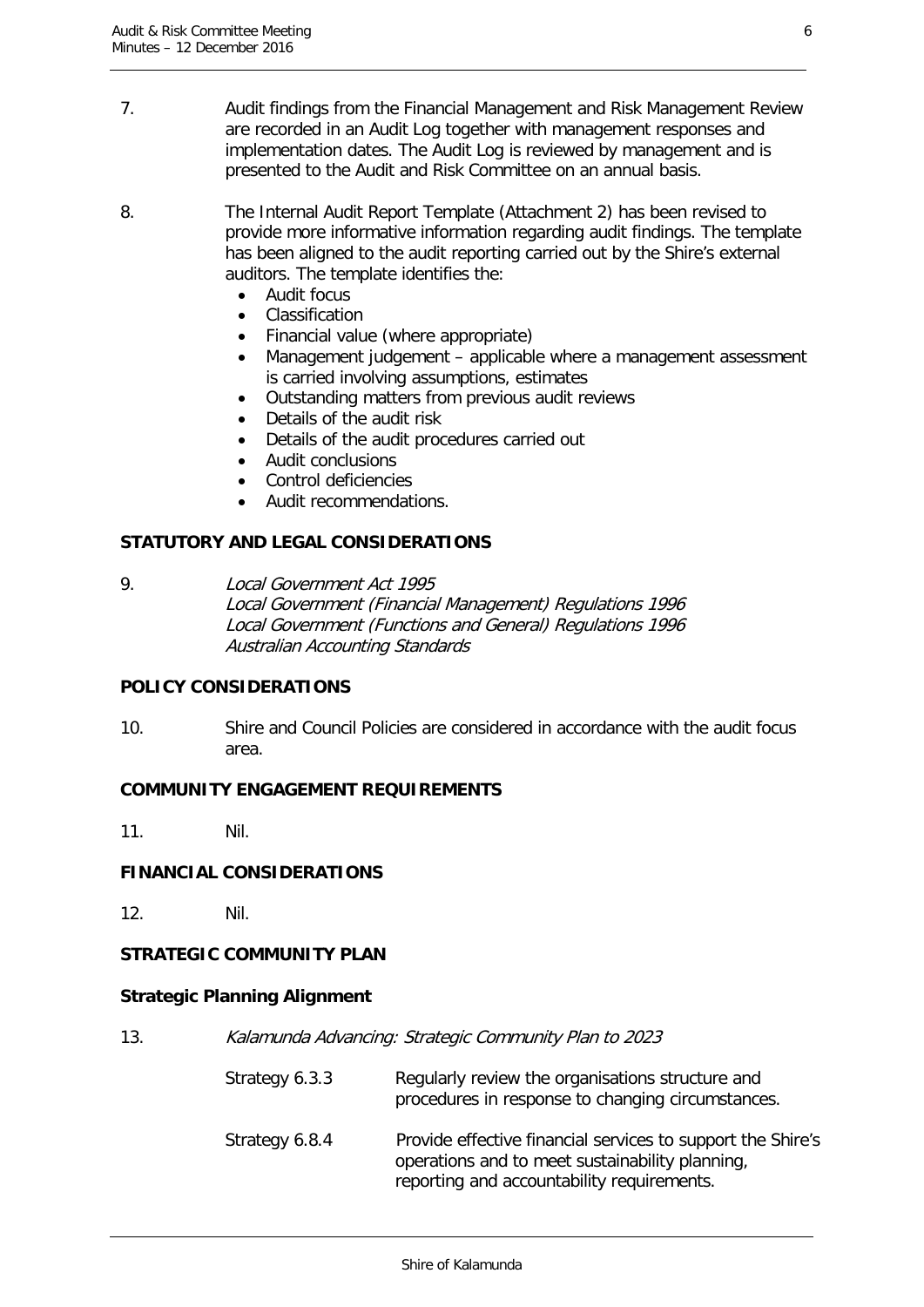#### **SUSTAINABILITY**

#### **Social Implications**

14. Nil.

#### **Economic Implications**

15. Nil.

#### **Environmental Implications**

16. Nil.

#### **RISK MANAGEMENT CONSIDERATIONS**

| 17. | <b>Risk</b>                                                                                | Likelihood | Consequence | Rating | <b>Action/Strategy</b>                                                                         |
|-----|--------------------------------------------------------------------------------------------|------------|-------------|--------|------------------------------------------------------------------------------------------------|
|     | Ineffective<br>audit plan                                                                  | Unlikely   | Moderate    | Low    | Regular review of<br><b>Audit Plan</b>                                                         |
|     | Audit<br>identifies<br>significant<br>control, risk<br>and<br>legislative<br><b>issues</b> | Unlikely   | Moderate    | Low    | Staff training<br>Legislative<br>frameworks<br>Audit reviews<br>Monitoring of audit<br>results |

#### **OFFICER COMMENT**

- 18. The Internal Audit Plan identifies the audit program for the current year and the three following years. Within the Audit Plan there is a focus on key controls, risk management and financial management. The results of the reviews are presented to the Audit and Risk Committee and the Department of Local Government.
- 19. The Internal Audit Report has been restructured to provide more informative information for the Audit and Risk Committee to consider the Shire's performance against audited areas.

Cr Tracy Destree asked relation to item 17 Risk Management Considerations an "ineffective audit plan" is rated as unlikely, moderate and a low risk to the Shire. It is my consideration that an ineffective audit plan could also lead to oversite in auditing and significant risk in terms of financial misstatement and other sorts of risks could I just ask the Shire of their opinion of that rating?

The Director Corporate & Community Services responded I guess on reflection probably consequence could be a little higher whether or not it is significant I'm not sure but it could certainly probably be a little bit higher, significant perhaps not.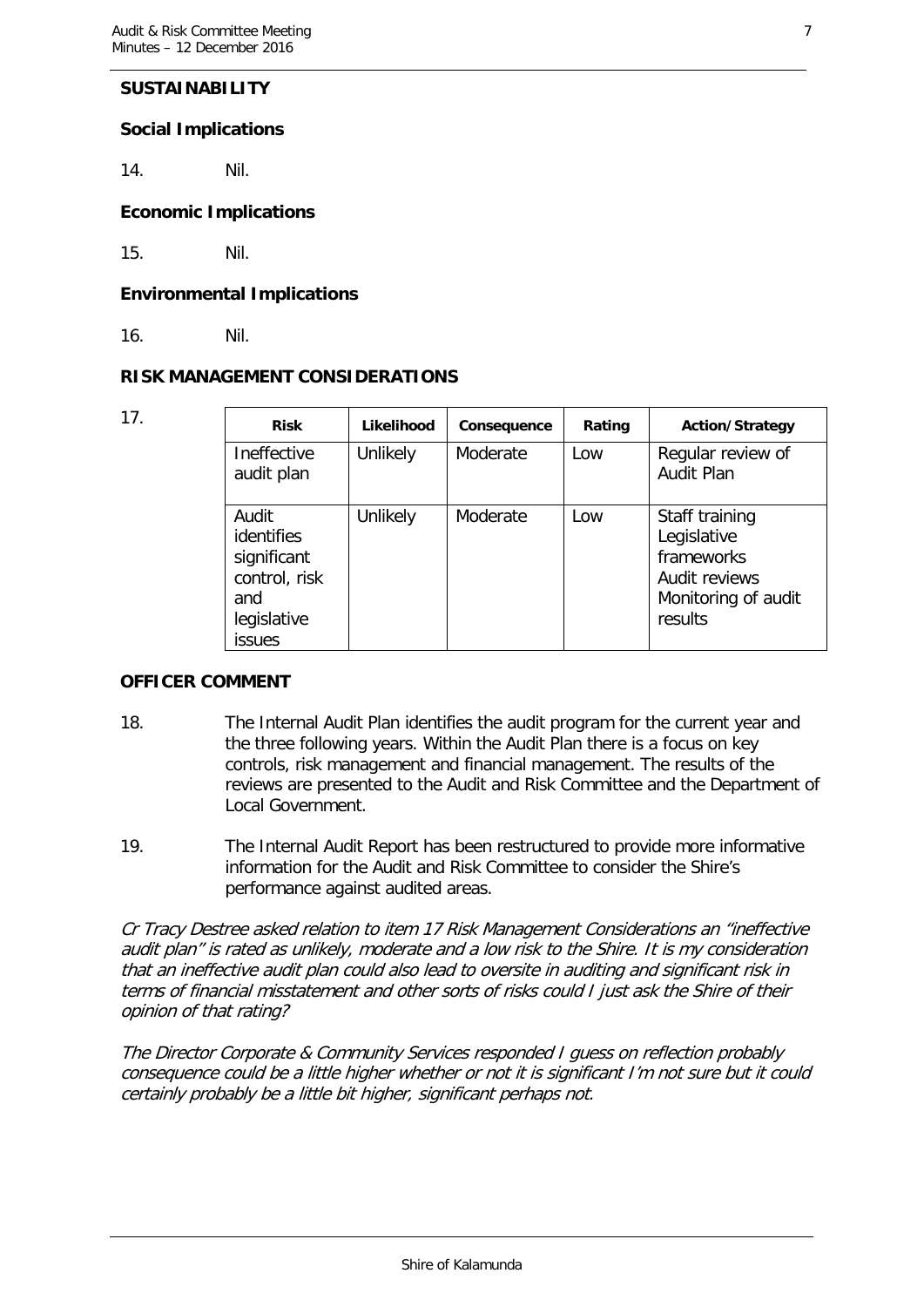Cr Tracy Destree asked in relation to attachment 1 the Internal audit plan which goes for four (4) financial years is there any clarification at this stage given that an audit plan should be based on the risks identified on an annual basis that the audit plan is adapted to consider those risks?

The Director Corporate & Community Services responded the audit plan will be adapted to consider those risks as you will recall from the last Audit & Risk Committee there is still a piece of work that needs to be done to tidy up the Strategic Risk Plan. That will certainly shape the final outcome of the audit plan.

#### **Voting Requirements: Simple Majority**

#### **OFFICER RECOMMENDATION (A&R 08/2016)**

That Council:

- 1. Endorse the Internal Audit Plan (Attachment 1). 2. Endorse the Internal Audit Report Template (Attachment 2).
- Moved: **Cr John Giardina**
- Seconded: **Cr Geoff Stallard**

Vote: **CARRIED UNANIMOUSLY (10/0)**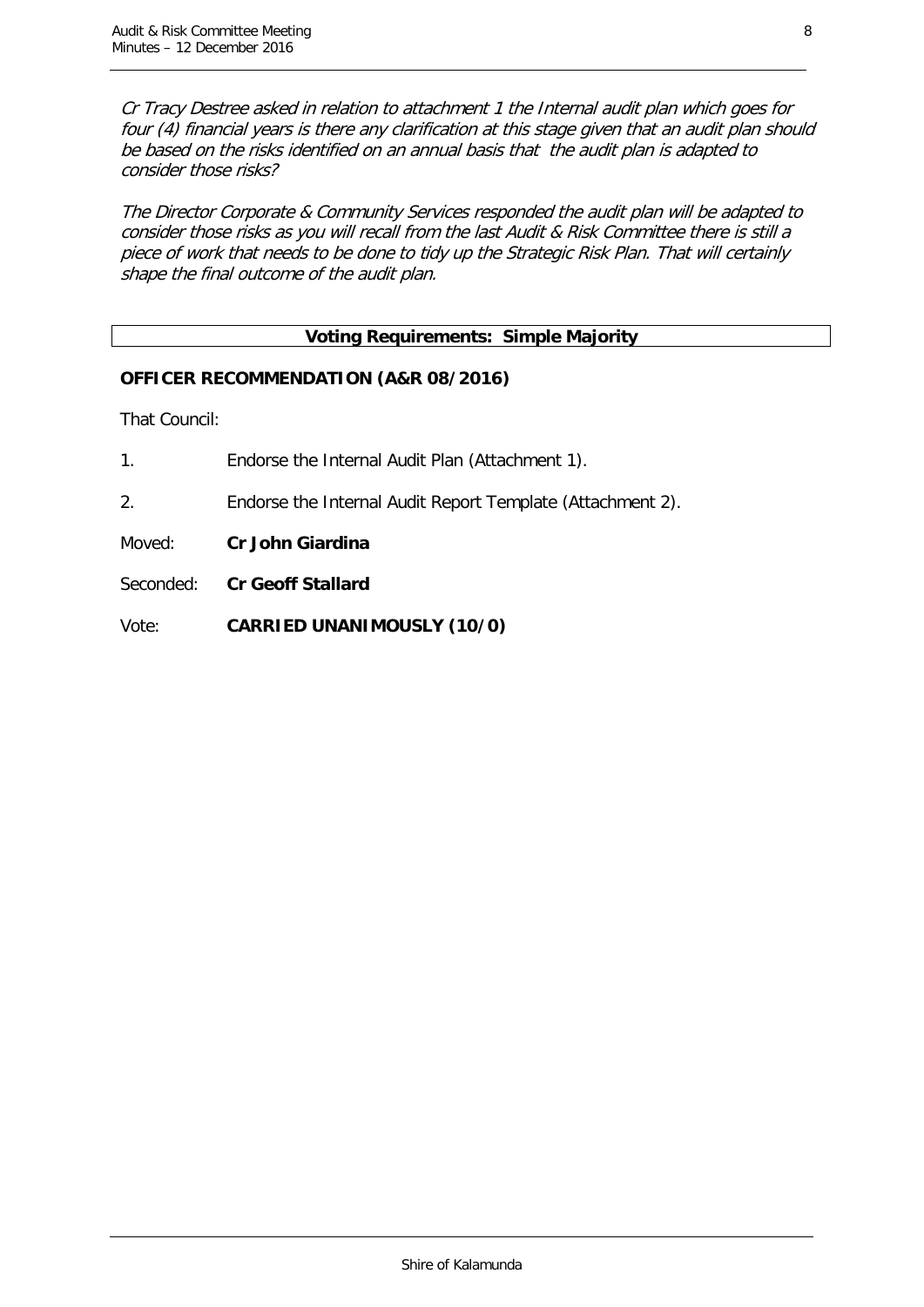Attachment 1 – Internal Audit Plan

**[Click HERE to go to the attachment](http://www.kalamunda.wa.gov.au/files/39faace3-76c1-4dfb-9291-a6d600d561d5/Item-8-Att-1-AR-12-December-2016.pdf)**

Attachment 2 – Internal Audit Report Template

**[Click HERE to go to the attachment](http://www.kalamunda.wa.gov.au/files/25e76d20-dc44-4c3b-8276-a6d600d58ade/Item-8-Att-2-AR-12-December-2016.pdf)**